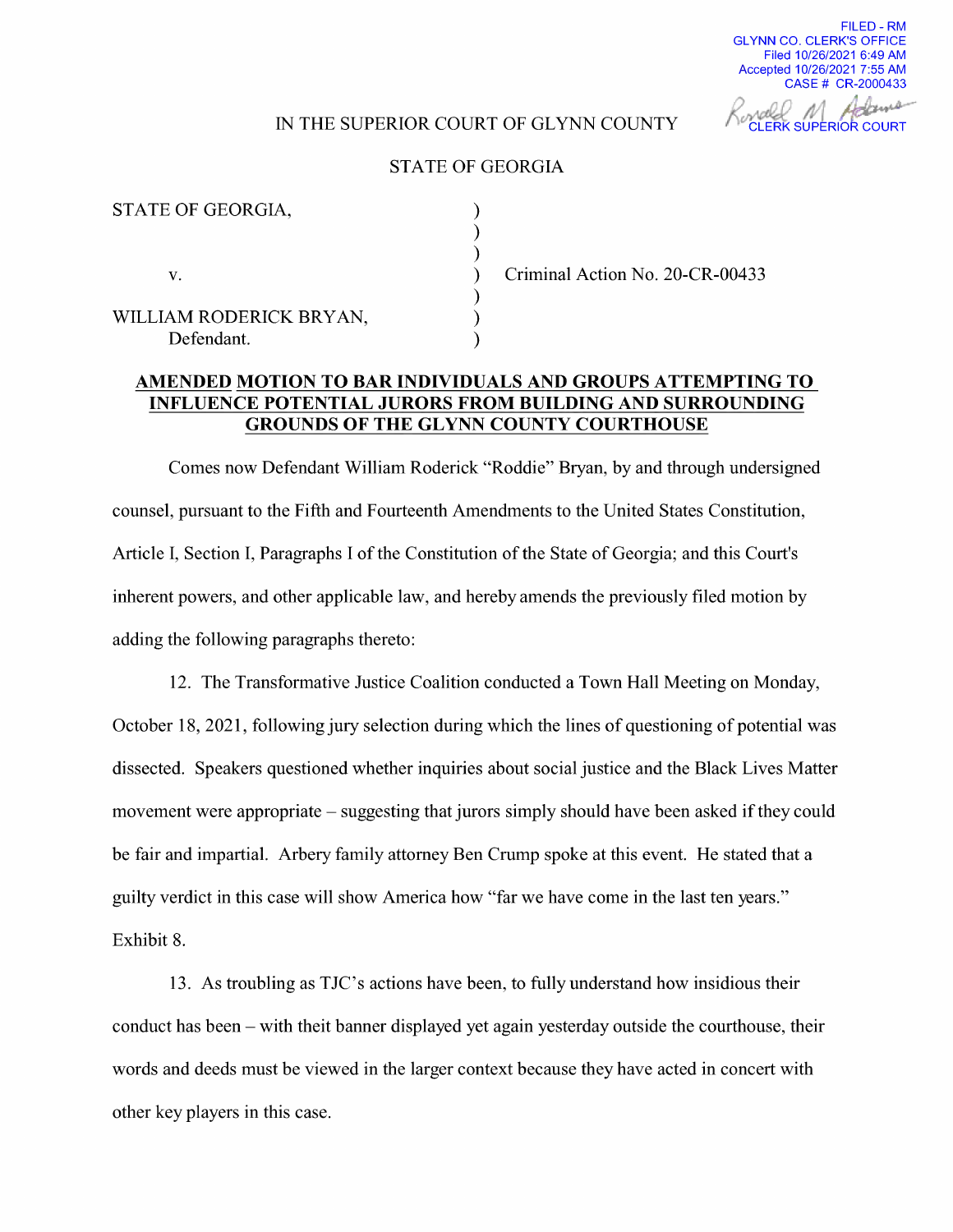14. As previously referenced in the Fourth Particularized Brady Motion, on May 6, 2020, on Facebook, Arbery family attorney Lee Merritt posted that they wanted to get "the right prosecutors involved" in this case. Five days later, on May 11, 2020, Lee Merritt posts on Twitter: "Another huge WIN for #Justice for Ahmaud! At the family's demand —a special prosecutor [Joyette Holmes] will replace Tom Durden."

15. On April 20, 2021, literally as the jury deliberates in the George Floyd case, our President Joseph R. Biden, told reporters that he was "praying for the right verdict." USA Today Fact Checkers, as documented in the article submitted as Exhibit ll, say this is not jury tampering under Minnesota law, with which I would agree given that the jury was sequestered. The larger point, however, is that this has like "Justice for Maud" has become a catch phrase or watchwords for the conviction of Roddie Bryan.

16. On October 18, 2021, Wanda Cooper-Jones refers again to getting the "right jury" in an interview discussed in the Coastal Courier. Exhibit 7. In another statement published on the Black Entertainment News website, Exhibit 13, Wanda Cooper-Jones states: "I have my concerns being that the jurors will be picked from this community . . . I'm hopeful that we will get the right people in the right place to make the right decision."

17. On October 20, 2021, Marcus Arbery tells CNN: "I am just praying to God that we get 'the right jury." Exhibit 6.

18. On October 18, 2021 Lee Merritt gives an interview to the Grio White House Correspondent April Ryan, in which he discusses the jury selection process in this case in depth. He explains that knowledge of the case alone is not enough to disqualify. He states that the question is whether they can set aside what they know. He then states: "We don't say often enough 'you know what - I can set that aside." In doing so, he expressly encourages potential

-2-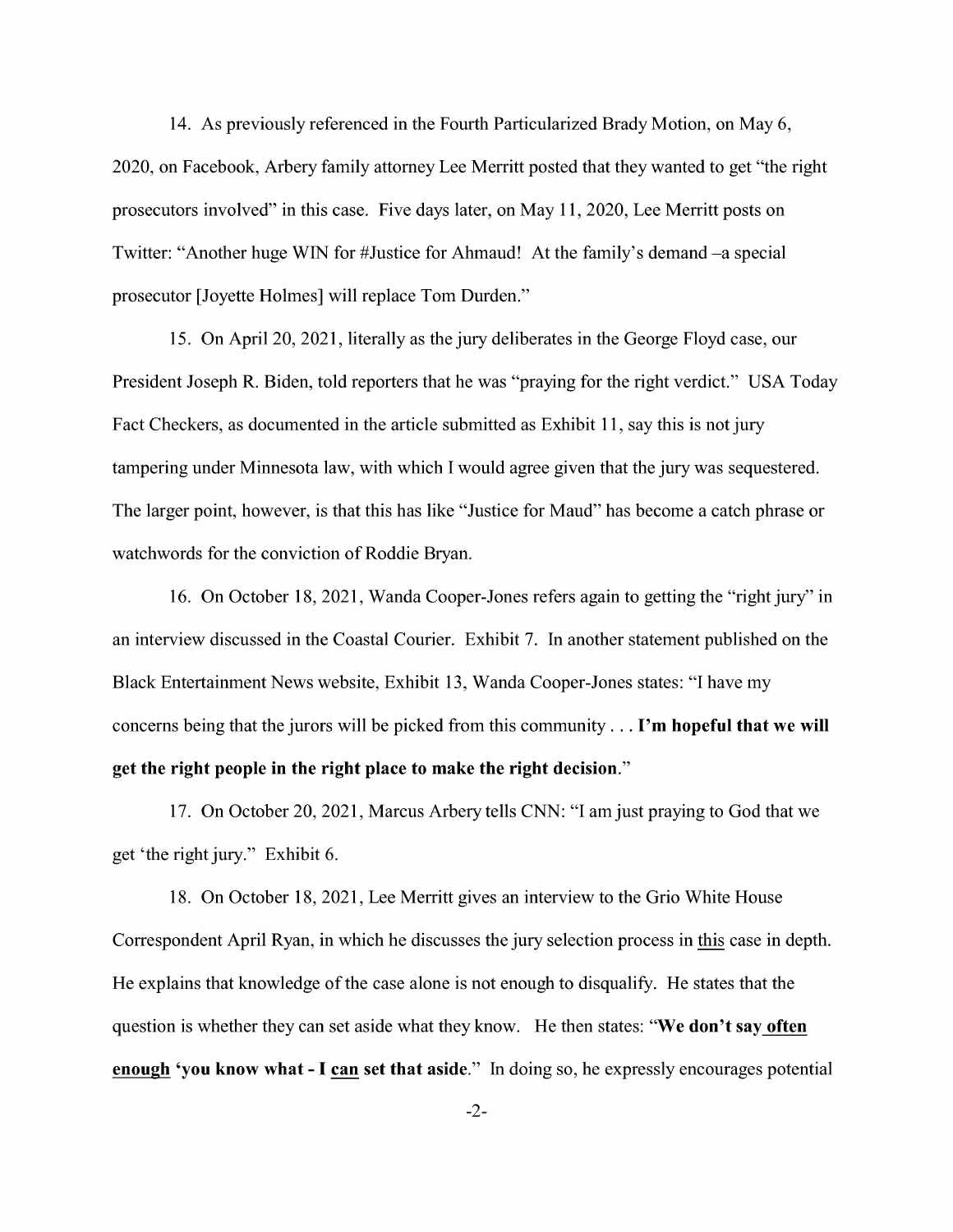black jurors to say that they can do that. He adds: "We often believe by Virtue of our skin color alone that we have a dog in that fight." Exhibits  $5, 8, 12$ .

l9. In separate interview given contemporaneously to Tiffany Fox of MSNBC, posted to instagram by Mr. Merritt, discussed jury selection in even greater detail. Merritt appended the interview to his twitter page, with this comment attorney Lee Merritt says: "Register to Vote. Show up for jury duty. Remember this phrase: "I can be fair." In the interview, these disparate concepts are brought together for us: Tiffany Cross says Governor Brian Kemp is an "expert" on voter suppression. She expresses concern about voter registration – the primary source of juror rolls -- and apathy and "all white juries in our future if voting rights are not affected. She asks if an all White jury is possible. Mr. Merritt says "unfortunately this is possible." Lee Merritt falsely states that your honor granted "well over a dozen strikes per defendant" with which to strike jurors from a panel of 64.<sup>1</sup> He repeats the phrase: We often believe by virtue of our skin color alone that we have a dog in the fight." This exchange very cleverly ties voting rights and voter suppression to THIS case, stoking fears in the black community of an all white jury.

20. In short, Lee Merritt, Ben Crump, the Arbery family, with the help of TJC and the mainstream media, have put on a clinic as to how to influence a juror, and a jury, without penalty, sanction or prosecution with not so much as rebuke by this court. TJC and Mr. Merritt may not be a member of the Georgia Bar but they are nevertheless subject to the sanction of this court if the court deems that an appropriate remedy in this matter.

 $1$  One can only guess when Mr. Merritt will openly question whether he has the "right" judge" for this case.